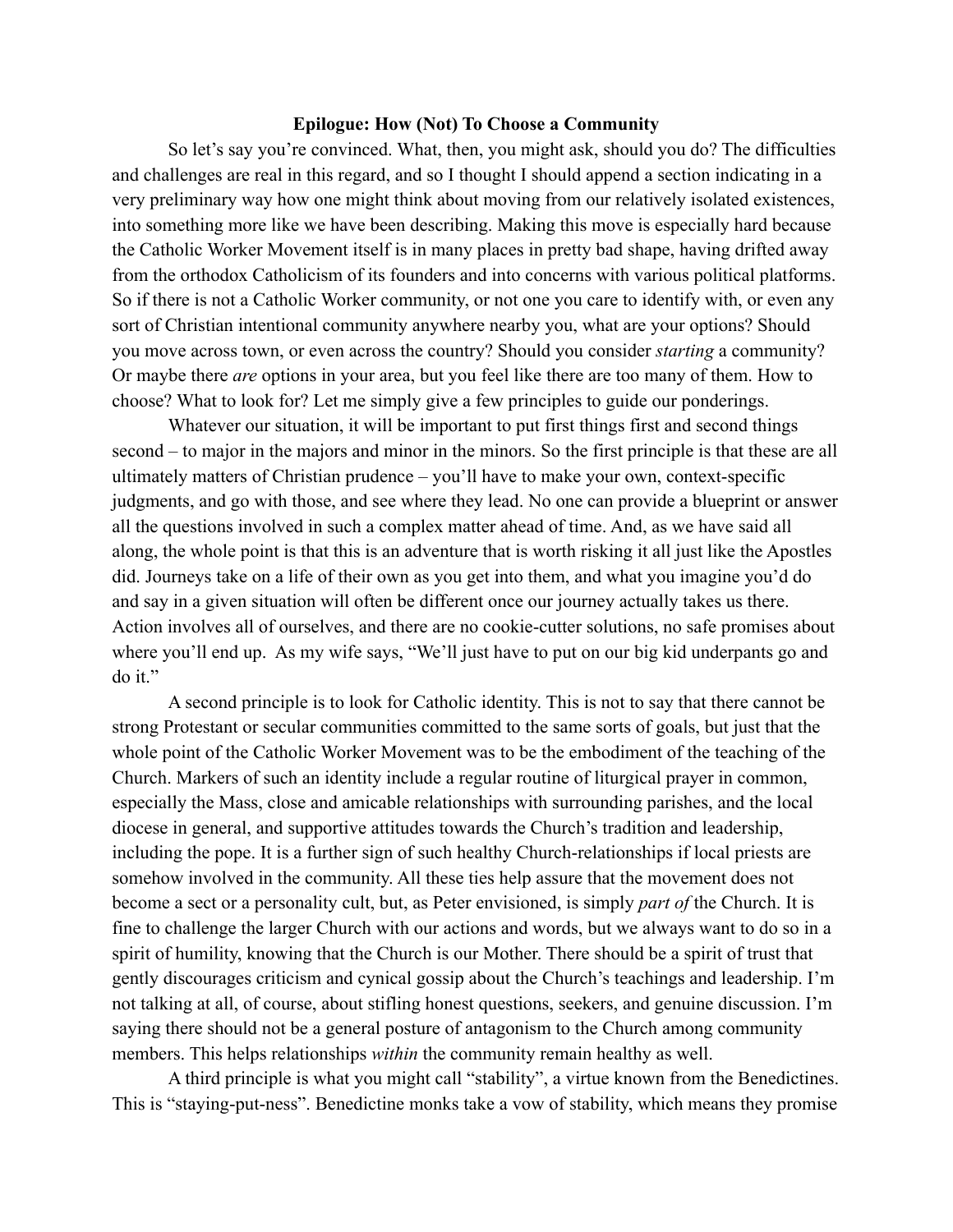to stay in the community they choose for the rest of their life. We aren't monks, and we shouldn't take vows unless the Church has sanctioned them (another path into trouble), but we can and should still strive for stability. For us this means a sort of resolve not to leave the place we are easily. All other things being equal, in other words, it's good not to jump from place to place. This can be especially hard in community, and especially hard in our day. It's hard in community, because you *always* find sin and frustration, because you're dealing with people. And it's especially hard in our day, because everything about our culture encourages superficial commitment, the guarding of independence, and perpetual transition. There is a certain anxiety in human nature, only heightened by our screens and money, that if only we were not *here*, things would be better. And then, when that next community disappoints us as well, to look for the next one, or to give up on other people altogether. Stability is the commitment to stay in one place with one group of people, not in *spite* of their sins, but *because of* their sins and yours, in the conviction that you can only really root them out together. Stability is the rejection of our economy's perpetual drive for novelty. And, finally, of course, stability, like all these principles, must be governed by prudence. There are especially unhealthy communities, or those that just don't fit you for whatever reason, or those that only fit you for a season. The former are best avoided, and the latter might require you to say goodbye at some point. So stability, like all these principles, is a guideline, not an enteral rule. There should be both initial and ongoing discernment – not of what is easiest for you, but for what is *best* for you. And stability is a part of that. It's the resolve to be content.

A fourth principle I'll call personalism. This is the commitment to treat other people as gifts from God, right in front of you, and  $-$  this is the hard part  $-$  to let them make claims upon you. As we've seen, because every duty in our world tends to be defined by a formal contract, we tend to think we have no "real" duties to fellow human beings except legal ones – that we are free unless coerced. This attitude, of course more an unconscious disposition than a philosophy any of us would explicitly ascribe to, is what we have to combat. In the story of the Good Samaritan, that Samaritan, who represents Jesus, had no cultural obligation to care at all about that man in the ditch. But he let himself be claimed by him. We have to let others have claims upon us who get in our way when we don't expect it. So too with the people, including the poor, in our communities.

And there are varieties of personalism. There is the short-term sense of it, that includes what you might call obedience to the present moment: *this* person, *this* situation which I have just stumbled into, I can choose to let make a difference in my day, and in my entire life. Christian life is made up, in a way, *simply* of this duty to be faithful to what, in the plan of God, has appeared before me. Those who are faithful in little things, will be set over greater things. And there is also the long-term sense of personalism. We all have at least some idea, even today, that our blood relatives have some sort of abiding claim on us. The early Church was something of a scandal to the customs of the time, because they extended to other Christians the same right to claim them as they did their blood relatives – and even more so. What would it be like to do this today with those, especially the poor, we happen to find ourselves with? Again our instinct is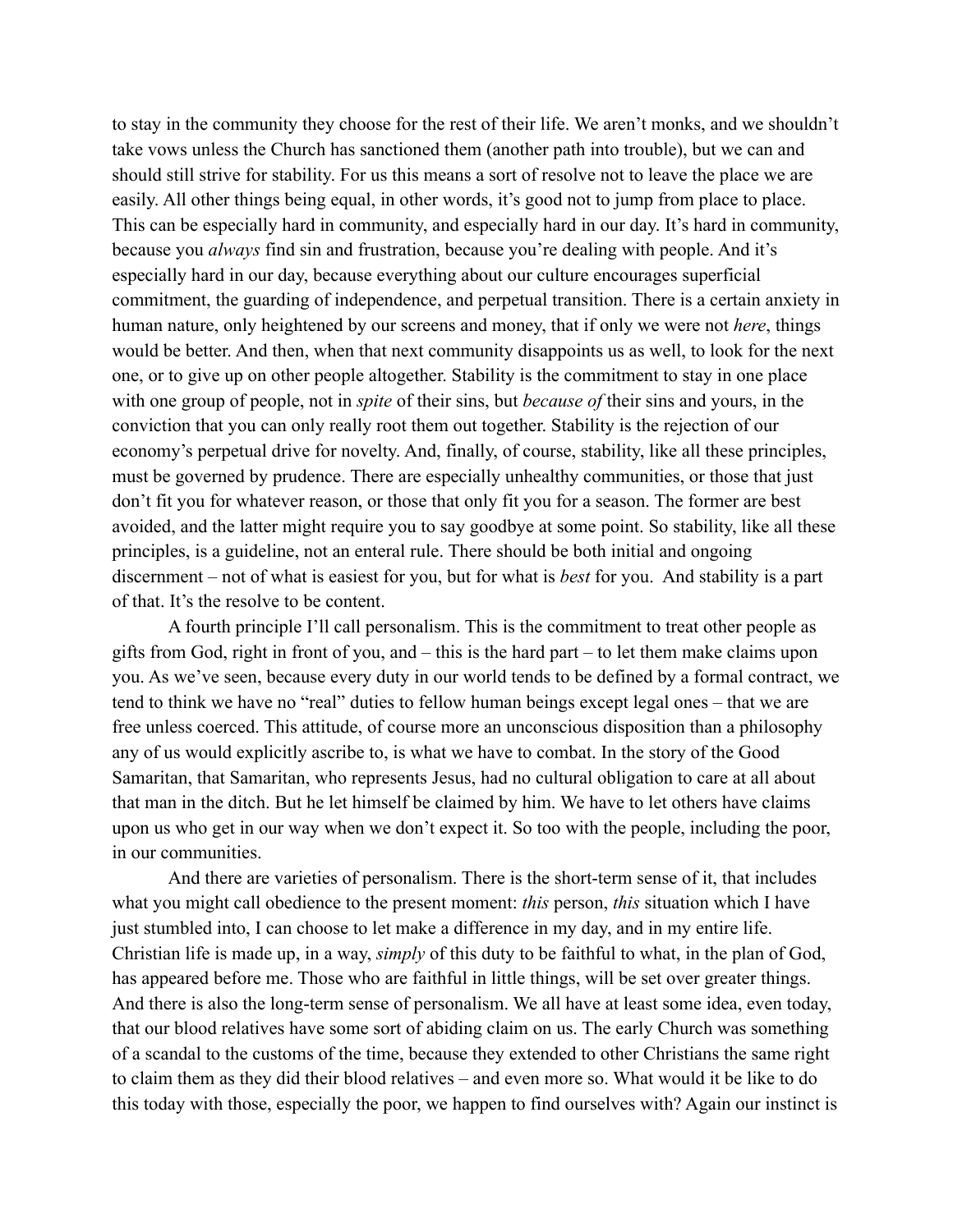to hang loose to commitment. But the thing about the Church, radical then as now, is it bids us commit to those we don't have to commit to. And this includes allowing our lives to be judged and changed by them. It cannot be an agreement to be claimed as long as it is convenient or it feels good. Being judged, in the good sense of having accountability for our actions, but also in the good sense of having regular feedback, formal and informal, about how our Christian life is going, just is *part of* being a Christian. It's also part of what most of us lack and, to be honest, usually bristle at in practice if not in theory. But all this is personalism, and all this is just part of the Gospel. Without it, choosing a community will be difficult, because we'll never see what God has put right in front of us. And it's almost always more than meets the eye.

Another principle I'll call realism. When you start becoming involved in a community, be realistic about what you can do, and, when appropriate, try to be clear about your expectations, and others' expectations of you. Start small and work up. In other words, while everything that I've said so far is true about letting yourself be claimed and not moving easily and being committed, there is nothing magic about this, and if you jump in too fast and too deep, you can burn out. If there are unstated and then unmet expectations on any sides, frustration and misunderstanding can arise. In both cases, people and relationships, including you, suffer. Living with other people, as I've said, is hard. And for all of the wonder of it, and for as much as we need it, anyone who has done it will tell you that it reveals to us our own and other's brokenness. So expect that. Even when it's not sin or anything serious, getting along with all the people we live close to is difficult, even for the most well-adjusted. So expect *that*. It's easy to be easygoing with people that never impinge on your desires. But the people in your household and the people you see most days *often* impinge on them. That's the point. Be realistic, then, with the realities. Don't add unnecessary difficulty to a divine but already difficult task.

The extreme form of this "being clear" about expectations takes the form of being vowed to a "rule of life" – that's how monks do it. That, as I've said, is not for most of us. And most of the time, Catholic Workers go to the other extreme and pride ourselves on being anarchic and laid back, without setting any expectations. This can be a good thing as far as it's true that there *aren't* any expectations, but there almost always are. So getting as much clarity and communication about these can make all the difference. If you like serving the poor but are not interested in the prayers, tactfully mentioning that early on might save you some headaches later. Or, as you're building a community, if there's an expectation that, say, people who live in a hospitality house come to Morning Prayer everyday, it's best to say that. Or again, if you are new, you might just want to state clearly about how often you think you'll be around, again with an eye to what is good and possible for you. Sometimes these communities have informal, temporary "rules of life" – short lists of activities everyone commits to – a weekly meal, or daily prayer. That can sometimes be useful as well.

The final principle is joy. Joy names a sort of family of characteristics it's important the community have: a deep sense of humor, fun, cheerfulness, ready forgiveness, lightheartedness, and not taking itself too seriously. As someone said, angels fly because they take themselves so lightly. I've mentioned some of this before, but there's a morbidly humorous story that illustrates